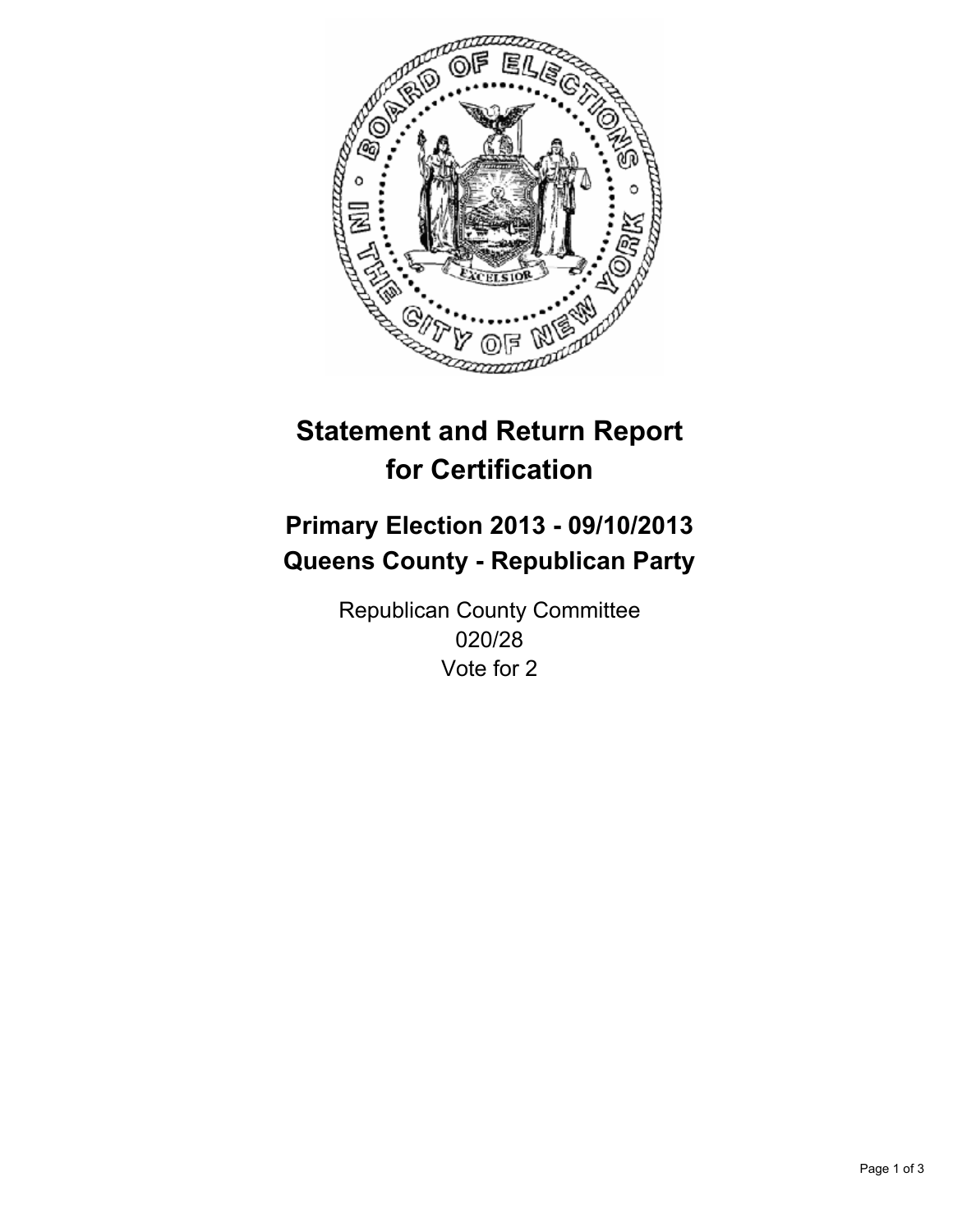

## **Assembly District 28**

| 0        |
|----------|
| 4        |
| 0        |
| $\Omega$ |
| 0        |
| 24       |
| 6        |
| 8        |
| 2        |
| 40       |
|          |